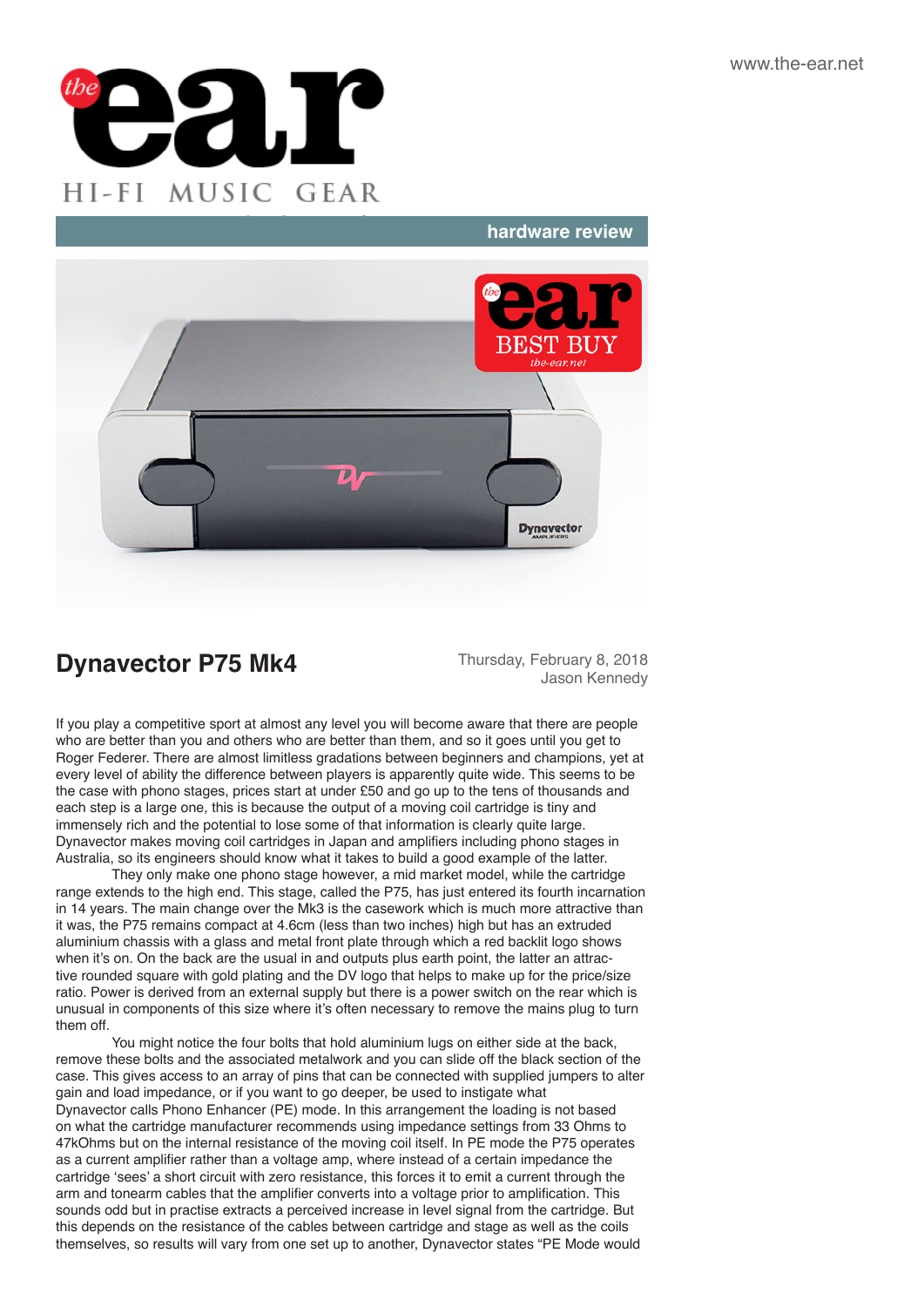### **hardware review 1975 Mk4 Dynavector P75 Mk4** *https://www.the-ear.net* **<b>bynavector P75 Mk4**

cause an increase the linearity of the magnetic field inside the cartridge and this can improve the sound quality", they don't suggest that it will increase output.

The settings offered range from  $4 - 10$  Ohms to  $20 - 50$  Ohms in three stages and can be used with any moving coil, but its success depends on the quietness of the magnetic circuit and the aforementioned cabling. Apparently some cartridges may saturate easily and struggle to provide enough current at musical peaks. Under the skin the main change to the Mk4 is in the power supply which is a new ultra low noise high frequency switching type, which claims to have "virtually immeasurable" noise levels and converts the incoming 12V (from a wall-wart) into dual high voltages. A smaller but sometimes useful addition is that capacitance settings can now be changed or replaced with the capacitor of your choice being soldered into the board.



#### **Sound quality**

I started off using the P75 Mk4 with a Rega Apheta 2 on a Rega RP8 turntable and set the stage up for the standard 100 Ohm impedance recommended for this cartridge. It sounded good, bouncy, vibrant and tight with open vocals and lovely groove. Saxophone worked really nicely with strong image presence and multiple layers opening up and revealing all the goodness of the various tracks. It's not as vital and clearcut as the Tom Evans Microgroove X which brings out more of the richness of each recording, but that's a pricier stage with none of the adjustability on offer with the Dynavector. The P75 Mk4 is always enjoyable thanks to good timing and strong bass allied to good low level resolution, the fingers on tabla of Patricia Barber's 'Constantinople' are very finely resolved and contrast superbly with the tension produced by the electric guitar.

Shifting over to PE mode in its  $4 - 10$  Ohm middle setting (the Apheta has a 10 Ohm coil resistance) brought about an increase in dynamics and gain which projected the sound into the room more effectively. The sound escaped the speakers more easily and the thrapping of the acoustic guitar on Joni Mitchell's 'The Wolf that Lives in Lindsey' (*Mingus*) where the attack